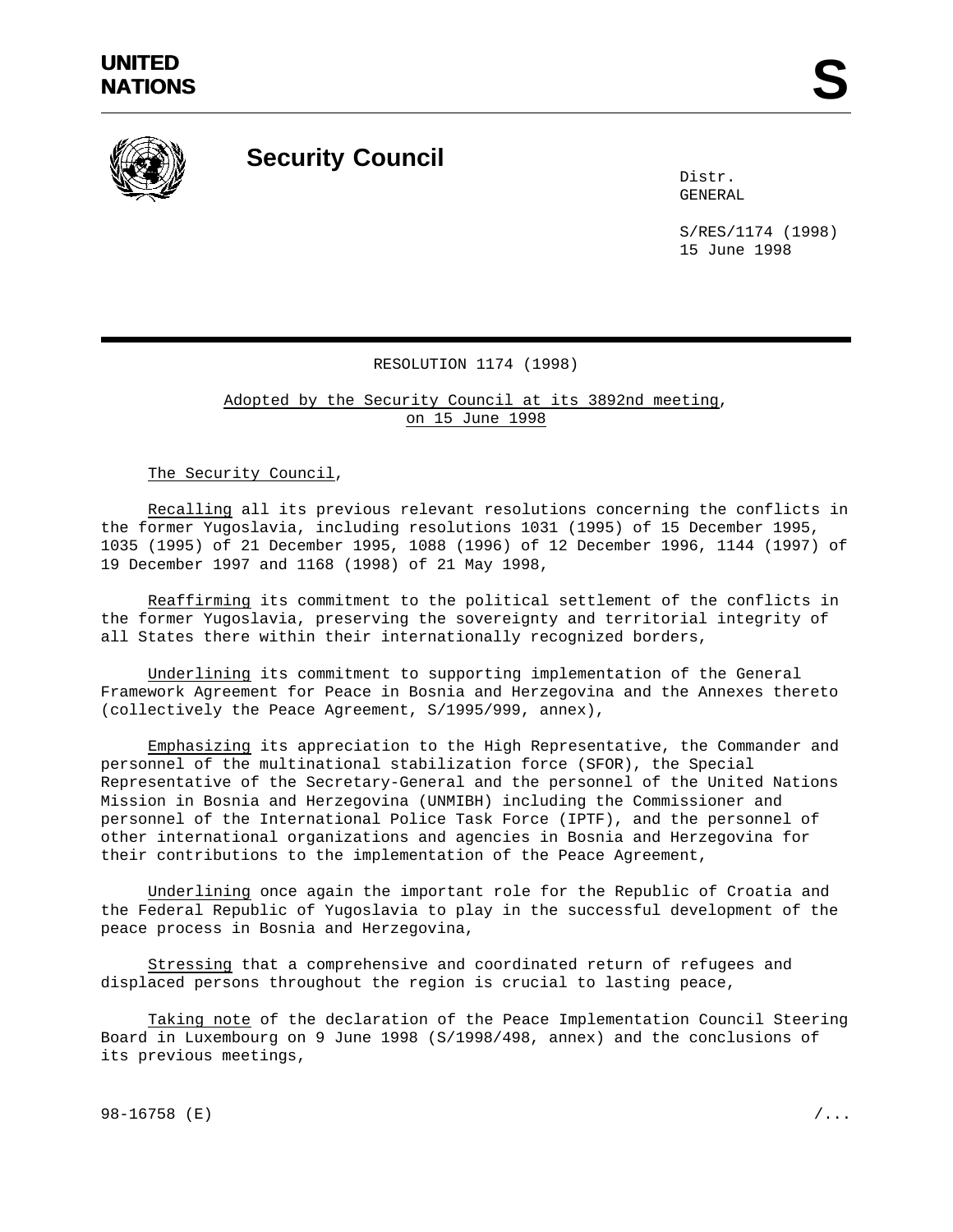S/RES/1174 (1998) Page 2

Having considered the report of the Secretary-General of 10 June 1998 (S/1998/491),

Noting the report of the High Representative of 9 April 1998 (S/1998/314),

Determining that the situation in the region continues to constitute a threat to international peace and security,

Determined to promote the peaceful resolution of the conflicts in accordance with the purposes and principles of the Charter of the United Nations,

Acting under Chapter VII of the Charter of the United Nations,

I

1. Reaffirms once again its support for the Peace Agreement, as well as for the Dayton Agreement on implementing the Federation of Bosnia and Herzegovina of 10 November 1995 (S/1995/1021, annex), calls upon the parties to comply strictly with their obligations under those Agreements, and expresses its intention to keep the implementation of the Peace Agreement, and the situation in Bosnia and Herzegovina under review;

2. Reiterates that the primary responsibility for the further successful implementation of the peace process lies with the authorities in Bosnia and Herzegovina themselves and that the continued willingness of the international community and major donors to assume the political, military and economic burden of implementation and reconstruction efforts will be determined by the compliance and active participation by all the authorities in Bosnia and Herzegovina in implementing the Peace Agreement and rebuilding a civil society, in particular in full cooperation with the International Tribunal for the Former Yugoslavia, in strengthening joint institutions and in facilitating returns of refugees and displaced persons;

3. Reminds the parties once again that, in accordance with the Peace Agreement, they have committed themselves to cooperate fully with all entities involved in the implementation of this peace settlement, as described in the Peace Agreement, or which are otherwise authorized by the Security Council, including the International Tribunal for the Former Yugoslavia, as it carries out its responsibilities for dispensing justice impartially, and underlines that full cooperation by States and entities with the International Tribunal includes, inter alia, the surrender for trial of all persons indicted by the Tribunal and provision of information to assist in Tribunal investigations;

4. Emphasizes its full support for the continued role of the High Representative in monitoring the implementation of the Peace Agreement and giving guidance to and coordinating the activities of the civilian organizations and agencies involved in assisting the parties to implement the Peace Agreement, and reaffirms that the High Representative is the final authority in theatre regarding the interpretation of Annex 10 on civilian implementation of the Peace Agreement and that in case of dispute he may give his interpretation and make recommendations, and make binding decisions as he judges necessary on issues as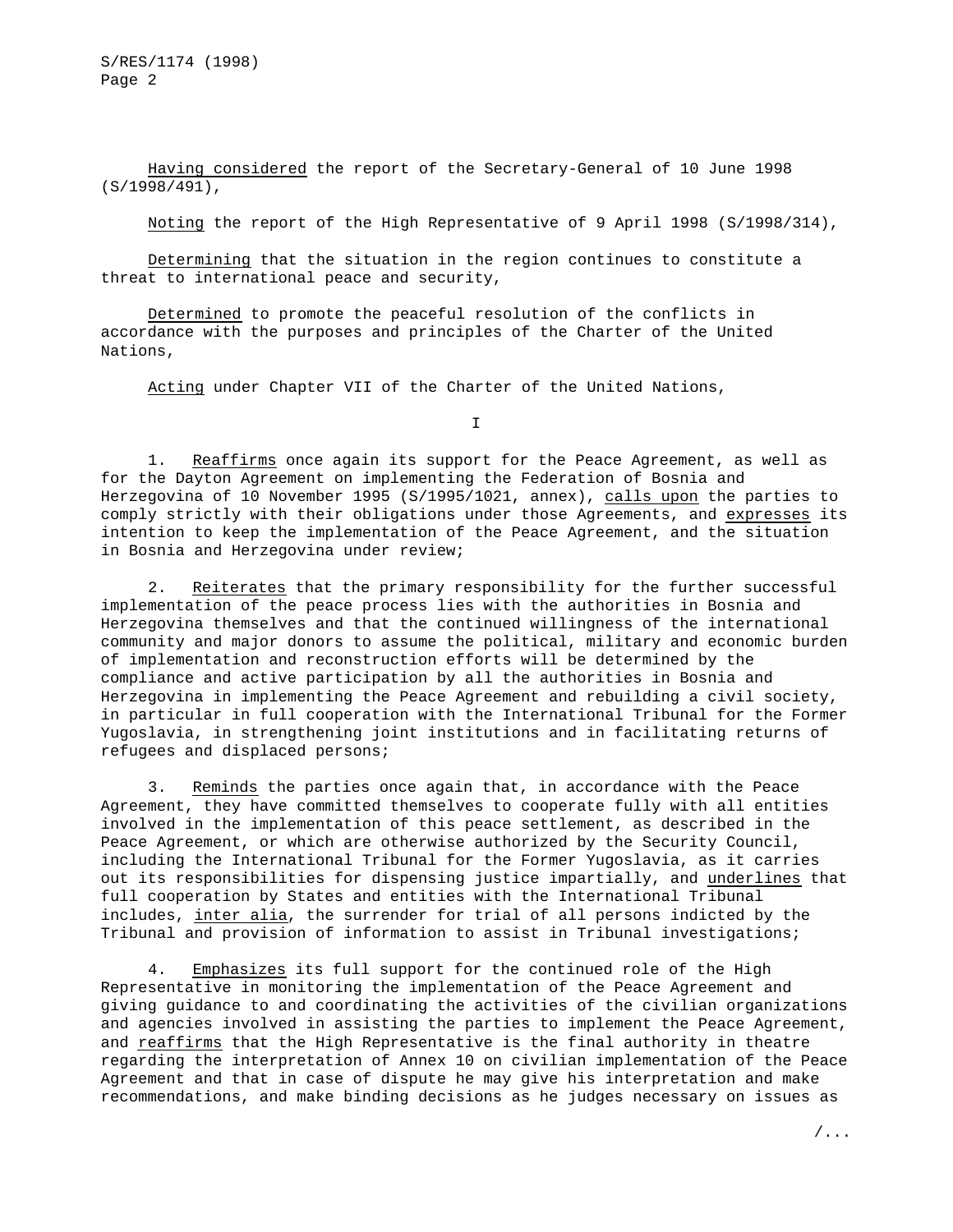elaborated by the Peace Implementation Council in Bonn on 9 and 10 December 1997;

5. Expresses its support for the declaration of the Luxembourg Peace Implementation Council Steering Board;

6. Recognizes that the parties have authorized the multinational force referred to in paragraph 10 below to take such actions as required, including the use of necessary force, to ensure compliance with Annex 1-A of the Peace Agreement;

7. Reaffirms its intention to keep the situation in Bosnia and Herzegovina under close review, taking into account the reports submitted pursuant to paragraphs 18 and 25 below, and any recommendations those reports might include, and its readiness to consider the imposition of measures if any party fails significantly to meet its obligations under the Peace Agreement;

T<sub>T</sub>

8. Pays tribute to those Member States who participated in the multinational stabilization force established in accordance with its resolution 1088 (1996) and welcomes their willingness to assist the parties to the Peace Agreement by continuing to deploy a multinational stabilization force;

9. Notes the support of the parties to the Peace Agreement for the continuation of SFOR set out in the declaration of the Luxembourg Peace Implementation Council Steering Board;

10. Authorizes the Member States acting through or in cooperation with the organization referred to in Annex 1-A of the Peace Agreement to continue for a further planned period of 12 months the multinational stabilization force (SFOR) as established in accordance with its resolution 1088 (1996) under unified command and control in order to fulfil the role specified in Annex 1-A and Annex 2 of the Peace Agreement and expresses its intention to review the situation with a view to extending this authorization further as necessary in the light of developments in the implementation of the Peace Agreement and the situation in Bosnia and Herzegovina;

11. Authorizes the Member States acting under paragraph 10 above to take all necessary measures to effect the implementation of and to ensure compliance with Annex 1-A of the Peace Agreement, stresses that the parties shall continue to be held equally responsible for compliance with that Annex and shall be equally subject to such enforcement action by SFOR as may be necessary to ensure implementation of that Annex and the protection of SFOR, and takes note that the parties have consented to SFOR's taking such measures;

12. Authorizes Member States to take all necessary measures, at the request of SFOR, either in defence of SFOR or to assist the force in carrying out its mission, and recognizes the right of the force to take all necessary measures to defend itself from attack or threat of attack;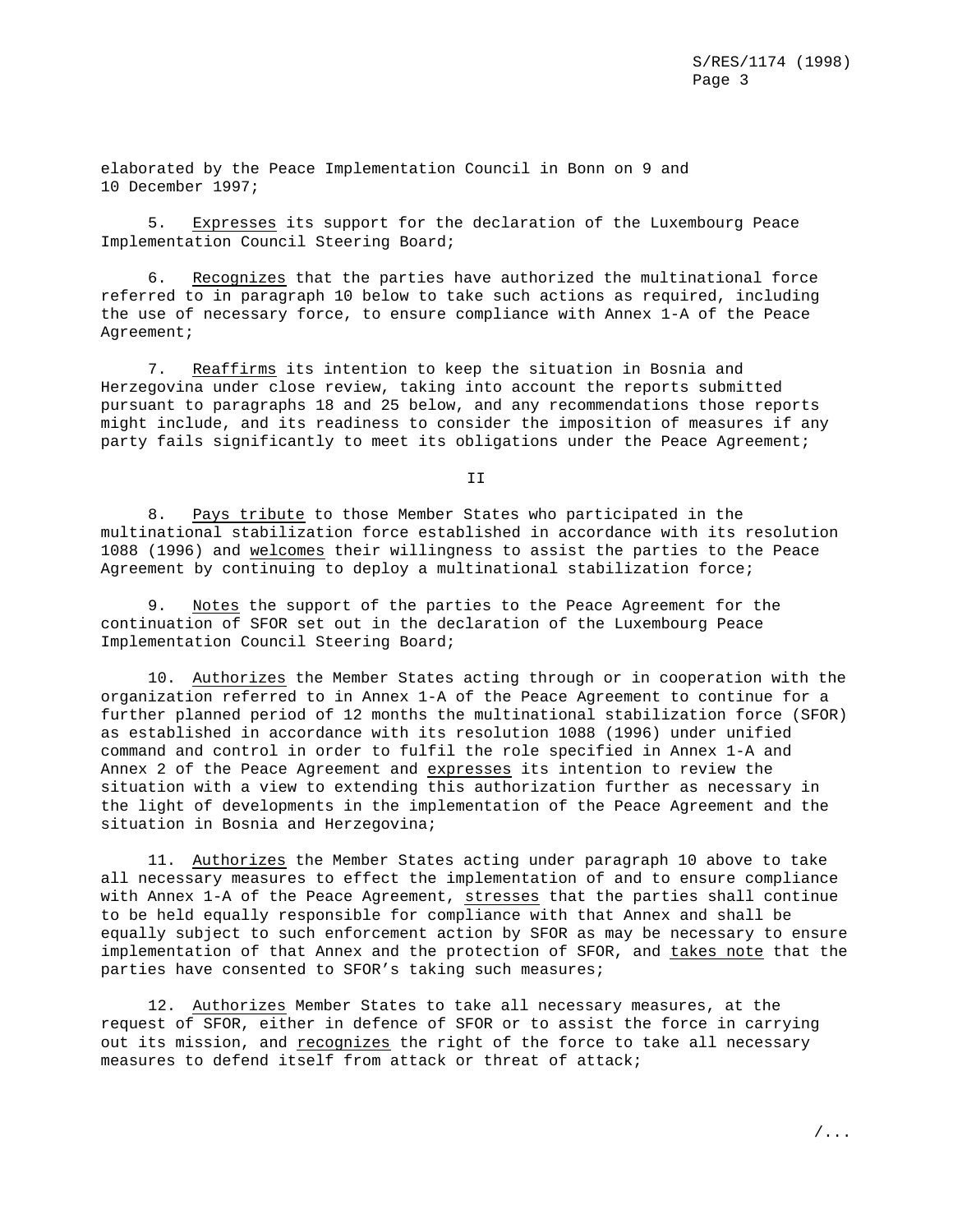13. Authorizes the Member States acting under paragraph 10 above, in accordance with Annex 1-A of the Peace Agreement, to take all necessary measures to ensure compliance with the rules and procedures established by the Commander of SFOR, governing command and control of airspace over Bosnia and Herzegovina with respect to all civilian and military air traffic;

14. Requests the authorities in Bosnia and Herzegovina to cooperate with the Commander of SFOR to ensure the effective management of the airports of Bosnia and Herzegovina, in the light of the responsibilities conferred on SFOR by Annex 1-A of the Peace Agreement with regard to the airspace of Bosnia and Herzegovina;

15. Demands that the parties respect the security and freedom of movement of SFOR and other international personnel;

16. Invites all States, in particular those in the region, to continue to provide appropriate support and facilities, including transit facilities, for the Member States acting under paragraph 10 above;

17. Recalls all the agreements concerning the status of forces as referred to in Appendix B to Annex 1-A of the Peace Agreement, and reminds the parties of their obligation to continue to comply therewith;

18. Requests the Member States acting through or in cooperation with the organization referred to in Annex 1-A of the Peace Agreement to continue to report to the Council, through the appropriate channels and at least at monthly intervals;

\*\*\*

Reaffirming the legal basis in the Charter of the United Nations on which the IPTF was given its mandate in resolution 1035 (1995),

III

19. Decides to extend the mandate of UNMIBH, which includes the IPTF, for an additional period terminating on 21 June 1999, and also decides that the IPTF shall continue to be entrusted with the tasks set out in Annex 11 of the Peace Agreement, including the tasks referred to in the Conclusions of the London, Bonn and Luxembourg Conferences and agreed by the authorities in Bosnia and Herzegovina;

20. Requests the Secretary-General to keep the Council regularly informed on the work of the IPTF and its progress in assisting the restructuring of law enforcement agencies, and to report every three months on the implementation of the mandate of UNMIBH as a whole;

21. Reiterates that the successful implementation of the tasks of the IPTF rests on the quality, experience and professional skills of its personnel, and once again urges Member States, with the support of the Secretary-General, to ensure the provision of such qualified personnel;